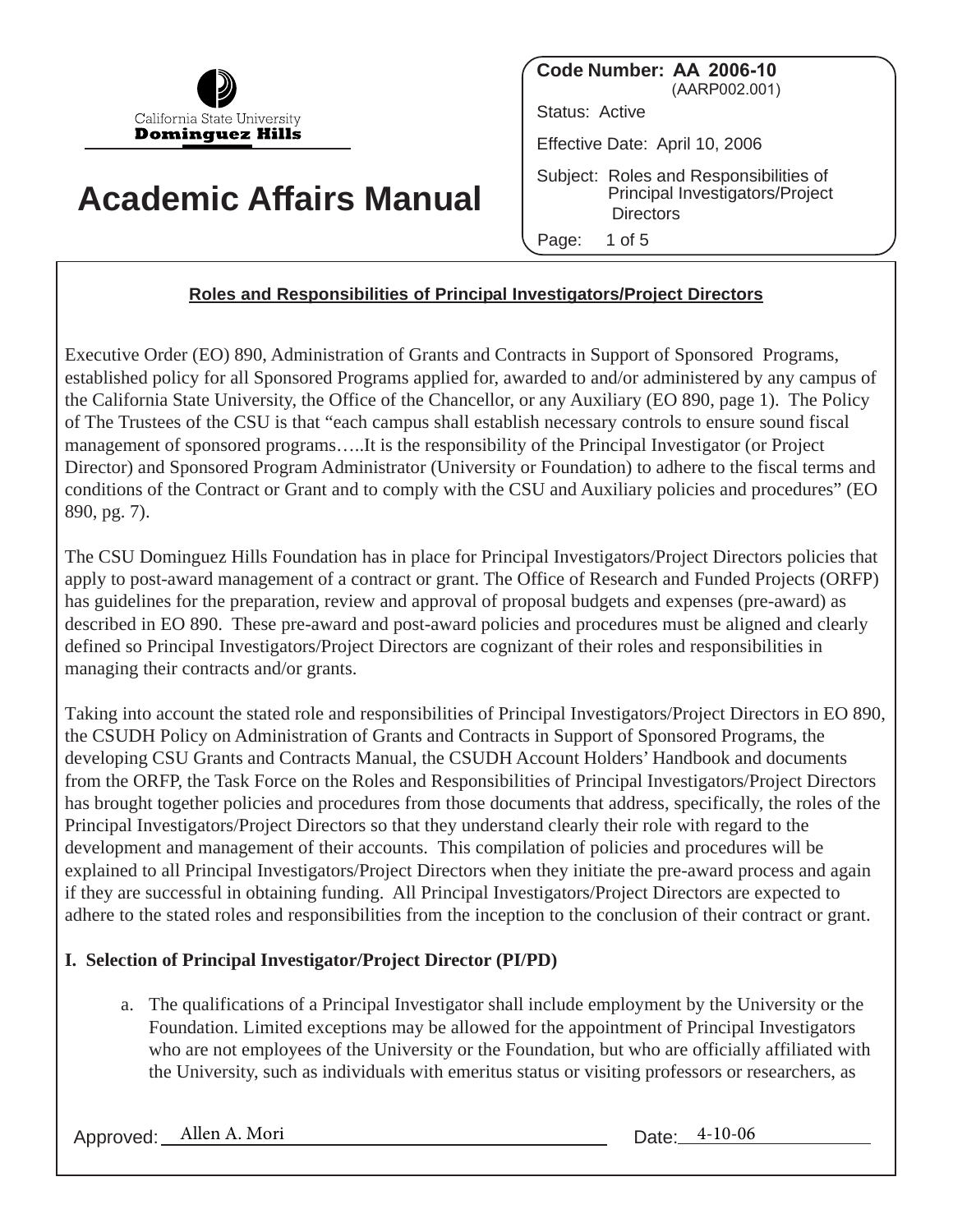recommended by a Dean or Director following appropriate consultation, and as approved by the Provost/Vice President for Academic Affairs or the Provost's designee.

- b. In cases where the incumbent Principal Investigator resigns, becomes incapacitated, or fails or refuses to perform the duties adequately, the Principal Investigator's responsibilities may be reassigned by the Provost/Vice President for Academic Affairs or the Provost's designee, in consultation with the Foundation and with the Sponsor.
- c. When projects call for the distribution of responsibilities among Principal Investigators for multiinstitutional Sponsored Programs, these responsibilities shall be specified clearly in the Grant or Contract proposal, shall be agreed upon in advance by the Principal Investigators, and approved by appropriate University and Foundation authorities.

(Items a-c are from EO 890 and the CSUDH Policy on Administration of Grants and Contracts in Support of Sponsored Programs)

#### **II. Proposal Submission, Review, and Approval (Pre-award)**

**The information presented below applies to any potential award regardless of the magnitude of its budget. "Small" awards are not distinguished from "large" awards with regard to the proposal submission, review and approval. This information applies to any grants/contracts submitted by all Divisions of the University.**

- a. The Office of Research and Funded Projects (ORFP) will assist faculty/staff/administrators in defining and conceptualizing the project and identifying appropriate funding agencies.
- b. The PI will prepare the proposal and discuss the intended project with the College Dean (or administrative supervisor) and appropriate financial staff to determine the potential impact of the proposed project on the College or administrative area.
- c. The PI/PD will consult with ORFP during development of the budget section of the proposal and ORFP will prepare the budget documents including determination of direct and indirect costs. The Department/Division Chair and College Resource Managers must be consulted during budget preparation.
- d. Proposals shall not be submitted to the sponsor without prior written approval of the President of the University or the President's designee (the Provost/Vice President for Academic Affairs or the Provost's designee), the University Chief Financial Officer or the CFO's designee) and the Foundation Executive Director. Written approvals shall be obtained on the CSUDH Proposal Approval Form (Greensheet), once all other appropriate campus reviews and approvals have been secured on the form.
- e. Grants requesting external funding for specific projects and/or programs are submitted to funding agencies by our faculty and staff on behalf of California State University, Dominguez Hills after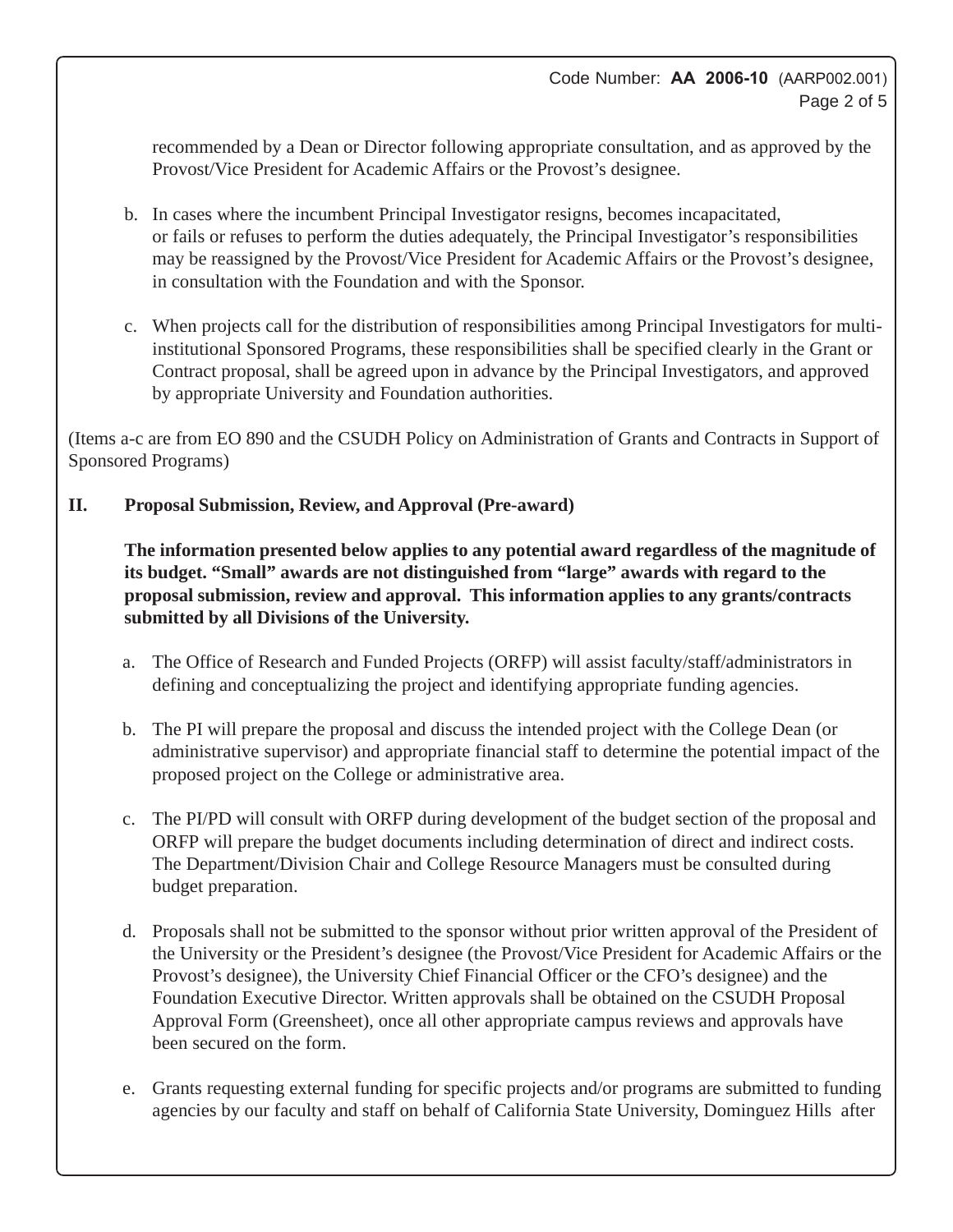### Code Number: **AA 2006-10** (AARP002.001) Page 3 of 5

a campus approval process. Upon submission to the agency, these grants are reviewed by a panel of experts in the field and are assigned priority scores or graded in ways that provide some indication whether the grant is competitive for funding. The scores may also be paired with an extensive critique that includes comments by the reviewers and a summation by the panel chair. Reviews often discuss budget or programmatic concerns.

The scores and critiques normally are made available only to the PI/PD, even though the grants are institutional in nature. It is imperative that the University be made aware of the score and provided a copy of the critique so that the college, department and faculty involved can plan for implementation of the grant or its resubmission.

Therefore, the PI/PD or the faculty/staff member submitting the grant is **required** to provide a copy of the score and critique to the Dean of Graduate Studies and Research as soon as they are available. Upon receipt of the documents, the Dean will discuss with the PI/PD any steps necessary for implementation or resubmission of the grant application.

- f. Awards of contracts or grants shall not be accepted without prior written approval by appropriate officials of the University and Foundation responsible for the following areas, if applicable: (a) academic/programmatic; (b) fiscal; (c) health and safety; (d) human and animal subject research; (e) space; (f) major technical resources and equipment; and (g) risk management.
- g. The CSUDH Proposal Approval Form shall provide notice to all personnel responsible for the preparation of proposals and applications for Sponsored Programs that, if awarded, the Recipient of the Contract or Grant shall be the Foundation and not an individual, department, or other constituent unit.
- h. If the Sponsor requires electronic submission of a grant proposal, ORFP will serve as the sole access to electronic submission systems for grant proposals.
- i. Amendments and modifications to contracts and grants only require the approval of the Foundation Executive Director or designee unless the amendment involves a significant change in scope, or requires additional commitment, cost or risk to the University. Submission of amendments and modifications, which contain any of the items listed above, must be preceded by the completion of a new CSUDH Proposal Approval Form.

(Items a-i are contained in EO 890, CSUDH Policy on Administration of Grants and Contracts in Support of Sponsored Programs, the CSU Contracts and Grants Manual, the CSUDH Foundation Account Holder's Handbook, and ORFP Handbook)

## **III. Post-Award Responsibilities of the Principal Investigator/Project Director**

a. The PI/PD is responsible for having knowledge of and being in compliance with relevant policies and procedures established by the University, the Foundation and the awarding agency.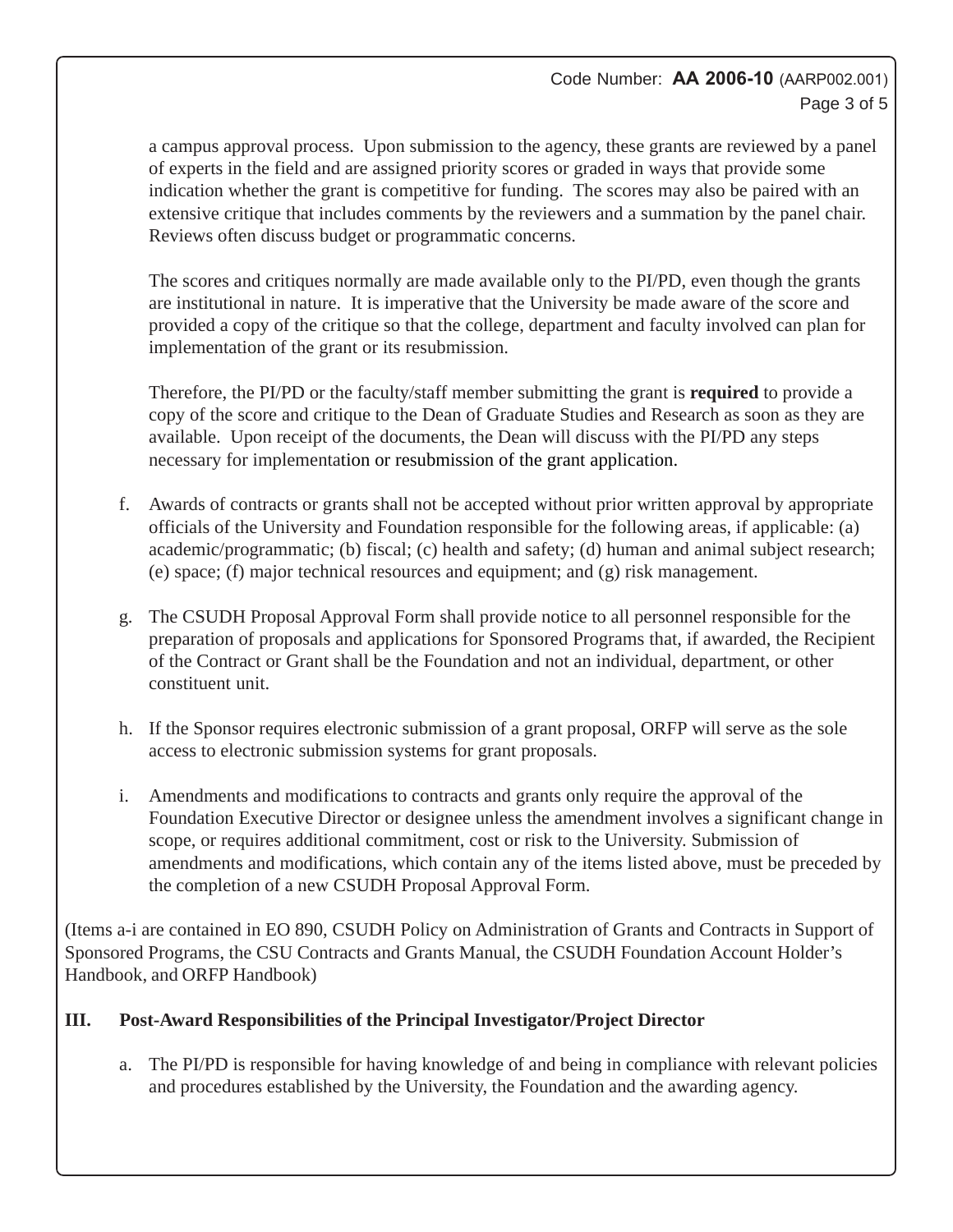- b. The PI/PD will seek assistance for the administration of grants and contracts from staff in the University Office of Research and Funded Projects, the Foundation's Grants and Contracts Administration Office, the Department/Division Chair and the College Resource Manager not only for proposal preparation but for carrying out projects if they are awarded. Deans, Department/Division Chairs and Center Directors share the primary responsibility for the management of Grants/Contracts within their units.
- c. If the grant or contract requires additional personnel, the PI/PD will hire personnel to work on the project and process necessary paperwork in accordance with Foundation Personnel Policy and the University Office of Human Resources. The PI/PD will also train and supervise project personnel.
- d. The PI/PD is responsible for the programmatic conduct and management of the project, for preparation of the required technical/progress reports and for completing the project in a diligent and professional manner.
- e. The PI/PD is responsible for completing effort reports for faculty working on the project (federal projects only) within one month of the completion of each semester.
- f. The PI/PD is responsible for purchasing budgeted equipment and supplies, arranging for budgeted travel, consultants and conferences or meetings.
- g. The PI/PD will maintain all records for the project including all technical/progress reports.

(Items a-g are from the CSUDH Foundation Account Holder's Handbook and the developing CSU Contracts and Grants Manual)

- h. Budget.
	- 1. The Foundation is responsible for final certification of project budgets, pre-award and postaward, and budget change review procedures. For a contract or grant, the PI/PD is responsible for executing the project in conformance with the approved budget. The PD/ PI cannot make any decisions related to the conduct of the grant/contract that have a significant impact on the Foundation or University without obtaining the approval of the Executive Director and the College Dean, their designees or appropriate MPP.
	- 2. The PI/PD will provide a final copy of the approved budget to the Foundation before work begins and copies of any correspondence with the sponsoring agency or any other pertinent information. If there is any deviation from the approved budget or subcontract, prior approval must be obtained from the funding agency and proper notification given to the subcontractor, Executive Director and College Dean or appropriate MPP.
	- 3. Jointly with Foundation personnel, the PI/PD is responsible for assuring that contractual/ award terms and conditions are met, that the project stays within its approved budget, and funds are utilized pursuant to awarding agency regulations and prevailing cost principles.